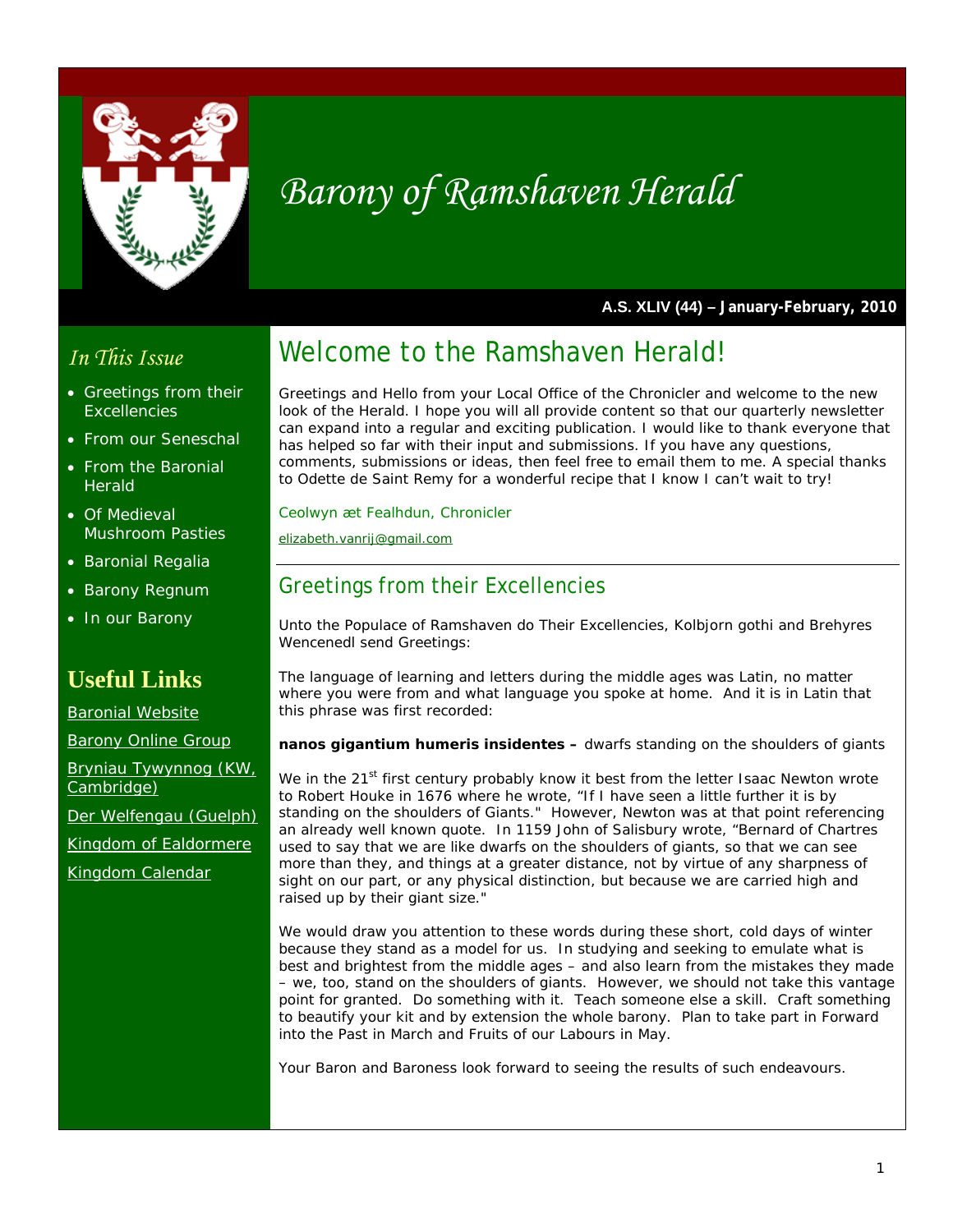### From our Seneschal

Winter is upon us, despite what the weather the past few days has been suggesting, with the mild temperatures and melting snows. It's a good time to reflect on the achievements and strengths of Ramshaven as a whole. We have held some very successful Kingdom events.

Fall Coronation was held in Tavistock. The weather goddesses blessed us with glorious sunshine and the weather could not have been more perfect for an event which had a lot of outdoor space. The atmosphere was great and even better is that lots of people showed up and had a good time. Having a well organized event, in perfect weather, so close to home was lovely. I know I had a great time!

Kingdom A&S was hosted by Bryniau in New Hamburg. This turned out to be a great event, with its Fall Fair theme. The space was huge, allowing fighting to happen while not interfering with the Arts and Sciences displays at the other end of the arena. The lunch stalls with a variety of different foods were well received. The tea table with its wonderful teas and warm drinks was a brilliant touch for a cool day.

On the more serious side, members of Der Welfengau banded together to make sure that there was enough executive committee to keep the canton viable for the present and are working diligently on rebuilding the group. This is a worthy cause and their tireless efforts are to be applauded. Theirs is a job well done and very much appreciated.

Looking to the future, we have several events upcoming in Ramshaven. Fool 3, tentatively known by the name "It's All Fun and Games" will be on the May 21-24, in Ayr. We will be introducing archery, rapier and armoured combat activities to round out the Arts and Sciences class roster, and are looking for a variety of classes to be taught. Being a long weekend, help will be required for shifts at gate, site upkeep, teaching classes and of course participating.

In the fall, we are hosting the Crown Tourney. This event will need a variety of help for gate, set up and site cleanup. Please seriously consider supporting these events by attending, bringing a friend and volunteering to help out. As the saying goes, many hands make light work.

Thank you all for helping make Ramshaven a wonderful barony in which to live.

Odette de Saint Remy Seneschal of Ramshaven

# **From the Baronial Herald:**

#### Greetings!

When I stepped up as Baroness there was no one available to take on the position of Baronial Herald. I have continued to fill the administrative duties of this post (i.e. filing reports), although obviously, I cannot be my own herald in court. I have tapped several of you to be my voice on those occasions. However, this state of affairs is not meant to be permanent and I have been gently reminded by Trillium, Principle Herald of Ealdormere, that it is high time I find a replacement.

If you are interested in a way to serve your barony and think heraldry might be for you, please contact me directly (my contact info is at the end of this newsletter). As Baronial Herald you would be responsible for:

- 1. Filing quarterly reports on the state of heraldic matters in the barony with Trillium (currently Mistress Nicolaa de Bracton).
- 2. Keeping the Order of Precedence (a listing of awards received by members of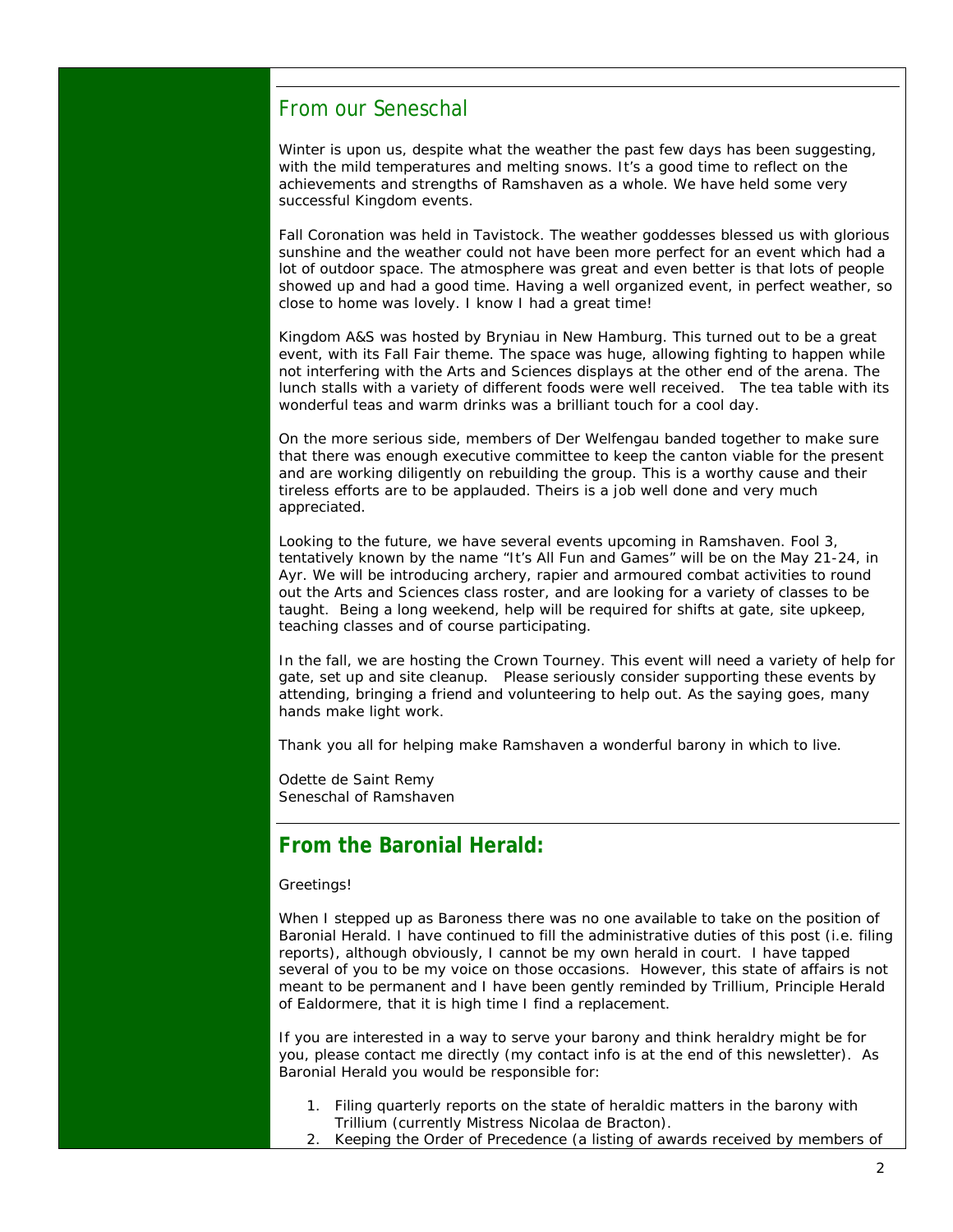the Barony) up-to-date.

- 3. Either serving as our Court Herald, or finding someone to do so at events where His Excellency & I hold court.
- 4. Filing a report of business conducted in our courts, following those events.

You would have two heralds reporting to you, the Canton Pursuivants of Bryniau and Welfengau. In addition, one of the perks of the job is that you would be one of only three people (myself and the Baron being the other two) who actually gets to wear the Baronial coat-of-arms. Don't let a lack of knowledge about heraldry hold you back, I'm more than willing to train you in what you need to know.

Thank you,

Wencenedl - Baroness and (hopefully) out-going Baronial Herald

### Of Medieval Mushroom Pasties

#### By Odette de Saint Remy

When medieval food is mentioned, people often bring up clichés like medieval food was heavily spiced to mask the spoiled meat. Medieval food was spiced differently than we commonly use today, but the use of spices was a conspicuous show of wealth, rather than to hide off flavours. Spices like cinnamon, cloves and ginger were often considered savoury spices rather than the sweet additions in modern cooking.

Another consideration of medieval food is that the term covers hundreds of years and many cultures, plus the view of food changed through the middle ages. Early food may have been more interesting than we expect, with evidence of fish stuffed with herbs, fruit stewed in wine and oyster pies, along with the roasted meats and pottages that we expect. As the middle ages progressed, food became more complex, as there were meat days, fish days and lent to consider. Food was intertwined with the medical view of the days requiring balance of the humours to keep the body healthy as well. Reading and reproducing a medieval recipe is often like having a set of directions with only the minimum of details. Recipes were intended for people who already knew how to cook, understood amounts needed and common cooking methods of the times. Of course we must also translate from the original language and even if the recipe is in a language we understand, we may still need to create terms for techniques, names of foods and amounts.

An excellent example of this is the Ménagier de Paris. This book was written in the 14th century, by a fairly wealthy, older gentleman from Paris, for his very young and inexperienced wife. It included everything she would need to run his household, such as a variety of recipes. In the recent edition of the 1928 translation, The Goodman of Paris, A Treatise on Moral and Domestic Economy by a Citizen of Paris, C1393, under the heading of pasties is included the following recipe:

*Mushrooms of one night be the best and they be little and red within and closed at the top; and they must be peeled and then washed in hot water and parboiled and if you wish to put them in a pasty add oil, cheese and spice powder. Put them between two dishes on the coals and then add a little salt, cheese and spice powder. They be found at the end of May and June.* 

Having experimented with this recipe, I've found that parboiling is preferable to sautéing the mushrooms and the addition of spices makes a difference. When made with English herb thyme, the pie becomes sweeter and much less robust than made with ginger and pepper. You can vary the cheese can according to your preferences. While the original recipe suggests small pies, it works extremely well in a 9 or 10 inch pie shell.

Here is my recipe for Mushroom Pie: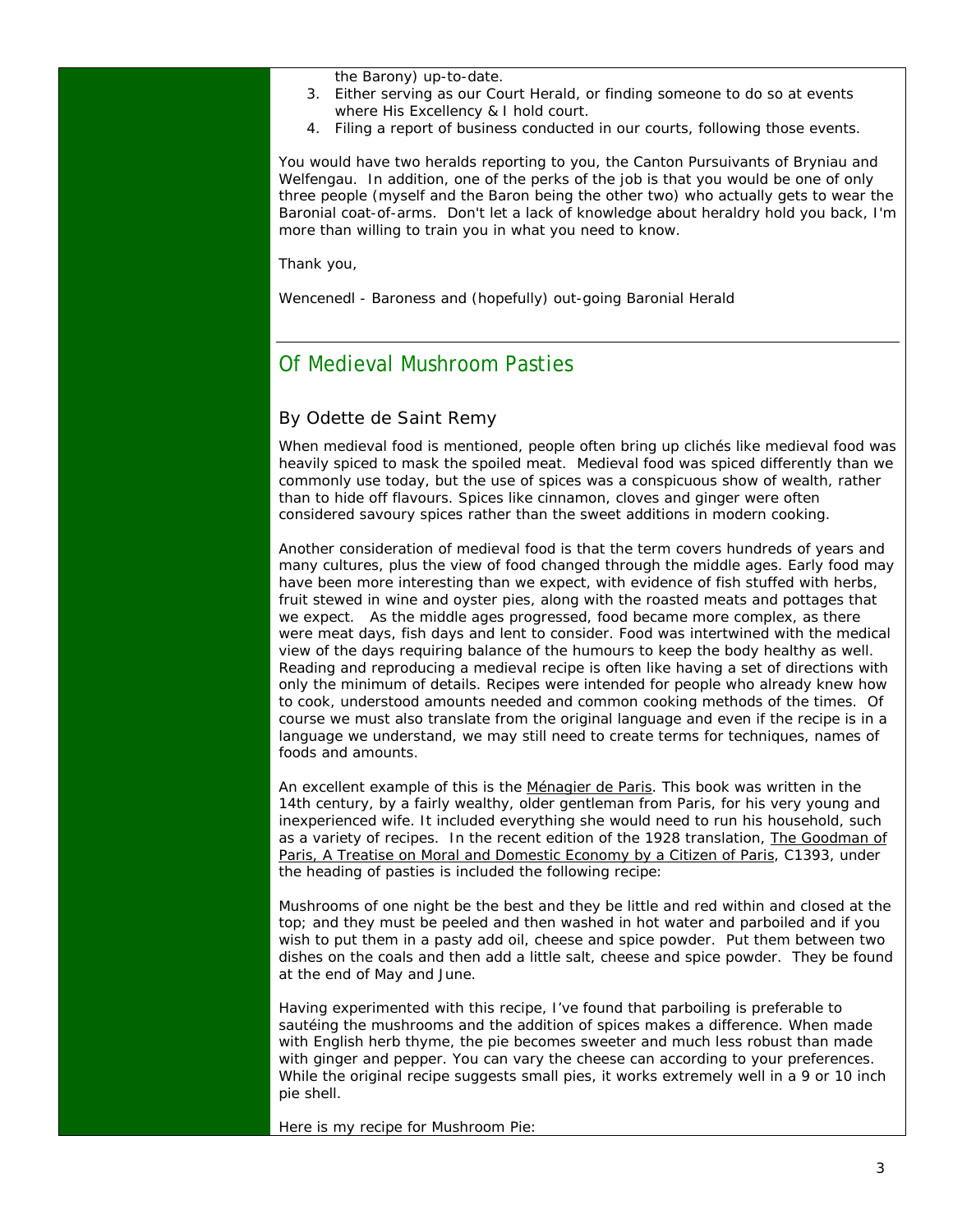#### **Mushroom Pie**

- makes 1 9 1/2 in 10 inch pie
- 1 single pie crust
- 700 grams mushrooms ( about 1 1/2 lbs)
- White mushrooms or a mixture of your favourite varieties.
- 1 tbsp oil
- 1 cup grated cheese
- 1/2 tsp salt
- 1/2 tsp ginger
- pepper to taste
- 2 tbsp plain bread crumbs

Parboil the mushrooms. Drain well. Mix in the oil, cheese, spices and bread crumbs. Pour mixture into the pie shell. Bake at 350° F for about 40 minutes or until crust is done.

#### **Notes –**

**\*** You can sauté the mushrooms but I found they release more liquid requiring more breadcrumbs than when I boiled them. It only takes a minute or so in boiling water and far longer to sauté.

**\*** I used Old Cheddar cheese but I imagine that many other cheeses would work. I'm thinking brie would be awesome! With a soft cheese like brie, I would just chop it into little pieces and mix it in with the mushrooms.

*The recipe is based on one from Le Ménagier de Paris.* 

*Eileen Power, translator, The Goodman of Paris, A treatise on Moral and Domestic Economy by a citizen of Paris, c 1393. The Boydell Press, Woodbridge, Suffolk, UK. 2006.* 

Boke of Gode Cookery, *http://www.godecookery.com*

#### Baronial Regalia

Good People of Ramshaven:

Some of the baronial regalia is in need of an update. We have a new court banner (Thanks Brigid!), a relatively new banner stand (Thanks Draco!), and new high seats are in the works. However a few other things folks could pitch in on include:

- 1. **Silk Banner** the lovely silk banner that was presented to us (with matching ones presenting to the other baronies and great households) a few years ago was unfortunately damaged at that same Pennsic. There is nothing quite like a silk pennant snapping in the breeze, so if anyone has the skill and know-how to make one of these, it would be appreciated.
- 2. **Tablecloth** We have two tablecloths at the moment: both are stained and one has the heraldry of both Trinovantia Nova (no longer our canton for a great many years) and the defunct canton of Afon Afar (Stratford). A "Perugia towel" style tablecloth, white with woven bands at the ends, would be the most period style, perhaps with the bands woven in red with some kind of ram motif (Historic Enterprises sells them with blue bands and a lion motif). However, anything not fraying or stained would be nice. Let your creativity run wild!
- 3. **Cushions for the new High Seats -** Contact Baroness Wencenedl for measurements.
- 4. **Cloaks of State** The current cloaks are wonderfully warm ... but heavy and not particularly pretty for court. Perhaps someone might consider taking on the project of crafting new cloaks for the Baron & Baroness (to be passed on to the next Baron & Baroness, and so on) which would be more suitable for indoor use and dressy events like Coronations.